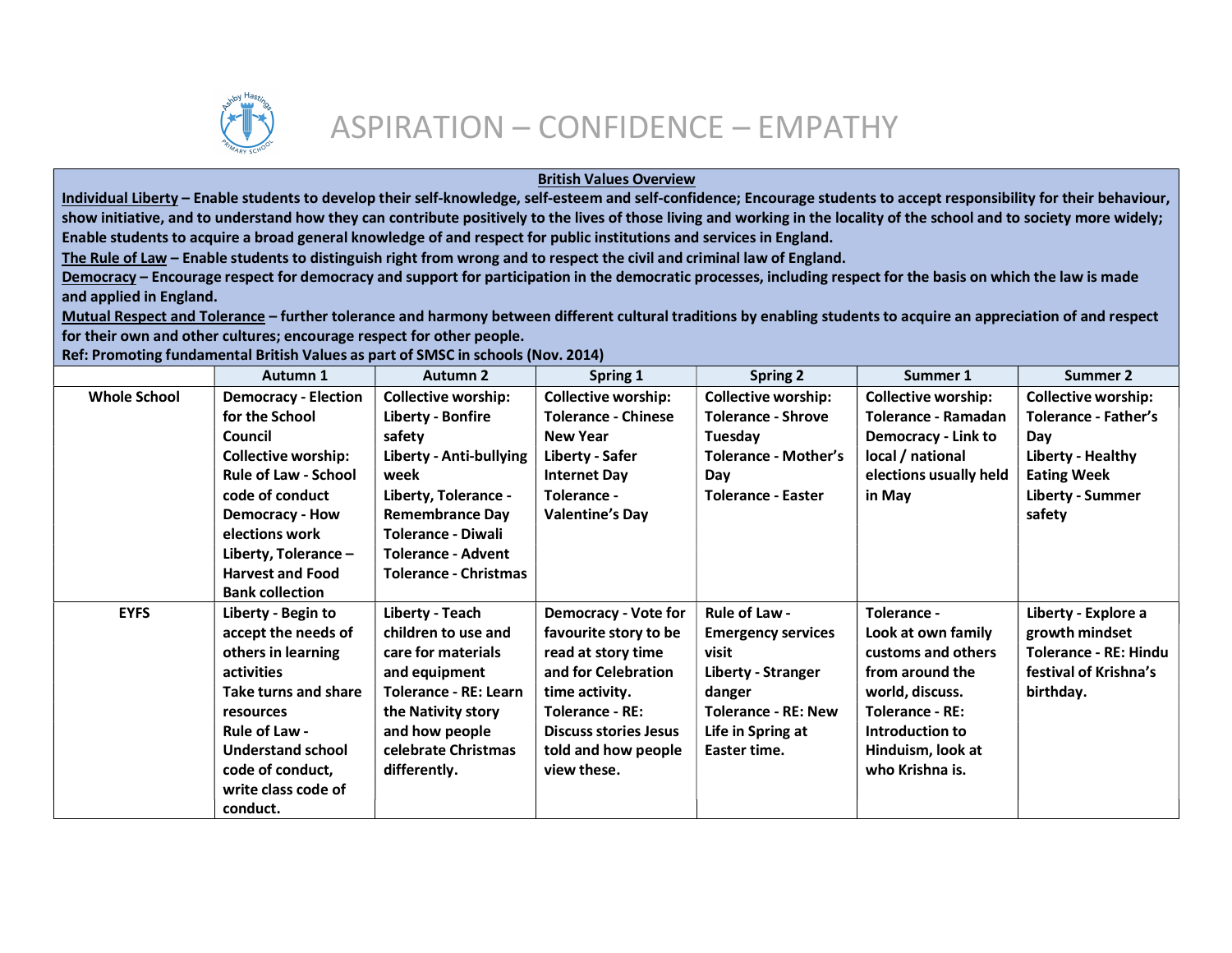

## ASPIRATION – CONFIDENCE – EMPATHY

| Year 1            | <b>Rule of Law - Revise</b><br>school code of<br>conduct<br><b>Democracy - Write</b><br>class code of conduct<br><b>Tolerance - Compare</b><br>and contrast<br>countries in the<br>world and their<br>cultures.<br><b>Tolerance - RE:</b><br><b>Harvest festival</b>                                                                                                                | Democracy -<br>Introduction to<br>Parliament and it's<br>function<br><b>Tolerance - RE:</b><br><b>Revise the Nativity</b><br>story and look at the<br>Christingle festival. | <b>Liberty - Importance</b><br>of the environment,<br>how can you<br>maintain it?<br>Rule of Law -<br>Superhero's uphold<br>the law, who upholds<br>the law for us?<br><b>Tolerance - RE: Hindu</b><br>festival of Holi. | Liberty - Further<br>explore a growth<br>mindset<br><b>Tolerance - RE: Palm</b><br><b>Sunday and Easter</b><br>stories.                                                                                                                                                                                                                                            | Liberty - Look at<br>plastic in our oceans,<br>what can you do?<br><b>Tolerance - RE:</b><br><b>Hinduism Ganesh</b>                            | Liberty - Behaviour at<br>and respect for<br><b>Arundel Castle and</b><br>it's artefacts<br><b>Tolerance - RE: Look</b><br>at people Jesus met<br>and how people view<br>this. |
|-------------------|-------------------------------------------------------------------------------------------------------------------------------------------------------------------------------------------------------------------------------------------------------------------------------------------------------------------------------------------------------------------------------------|-----------------------------------------------------------------------------------------------------------------------------------------------------------------------------|--------------------------------------------------------------------------------------------------------------------------------------------------------------------------------------------------------------------------|--------------------------------------------------------------------------------------------------------------------------------------------------------------------------------------------------------------------------------------------------------------------------------------------------------------------------------------------------------------------|------------------------------------------------------------------------------------------------------------------------------------------------|--------------------------------------------------------------------------------------------------------------------------------------------------------------------------------|
| Year <sub>2</sub> | <b>Rule of Law - Revise</b><br>school code of<br>conduct<br><b>Democracy - Write</b><br>class code of conduct<br>Liberty -<br><b>Responsibility for</b><br>own health through a<br>healthy diet<br>Rule of Law -<br>Superhero's uphold<br>the law, how do the<br><b>Police and law courts</b><br>uphold the law for<br>us?<br><b>Tolerance - RE: Hindu</b><br>festival of Dussehra. | <b>Tolerance - Challenge</b><br>gender stereotypes<br>through female<br>astronauts<br><b>Tolerance - RE: Look</b><br>at how different<br>cultures use light as a<br>symbol. | Liberty - Further<br>develop their own<br>growth mindset<br>Rule of Law - Why we<br>have codes of<br>conducts at school.<br><b>Tolerance - RE: Look</b><br>at the life of Jesus<br>and how people view<br>this.          | <b>Tolerance - Look at</b><br>the class system<br>during Titanic study<br>and compare to our<br>culture today, how<br>has it changed, link<br>to equal<br>opportunities.<br>Democracy - What<br>did Parliament<br>change to prevent<br>further disasters?<br><b>Tolerance - RE: Look</b><br>at how feelings<br>change during the<br>Easter story, sad to<br>happy. | Liberty - How can you<br>help to protect<br>endangered species?<br><b>Tolerance - RE: Look</b><br>at special places for<br>different cultures. | Liberty - How can you<br>improve our local<br>area?<br><b>Tolerance - RE: Hindu</b><br>festival of Raksha<br>Bandhan.                                                          |
| Year <sub>3</sub> | <b>Rule of Law - Revise</b><br>school code of<br>conduct<br><b>Democracy - Write</b>                                                                                                                                                                                                                                                                                                | Tolerance -<br><b>Similarities and</b><br>differences are there<br>between the lives of                                                                                     | <b>Rule of Law - Look at</b><br>the laws of early<br>civilisations and how<br>these were enforced,                                                                                                                       | Liberty - e-Safety<br>Post positive<br>comments online                                                                                                                                                                                                                                                                                                             | Liberty - Look at<br>significant people<br>who had growth<br>mindsets, who                                                                     | Democracy, Rule of<br>Law - Think about the<br>lasting legacy of<br>these civilizations, do                                                                                    |
|                   | class code of conduct                                                                                                                                                                                                                                                                                                                                                               | early people and us,                                                                                                                                                        | compared to now                                                                                                                                                                                                          |                                                                                                                                                                                                                                                                                                                                                                    | inspires you?                                                                                                                                  |                                                                                                                                                                                |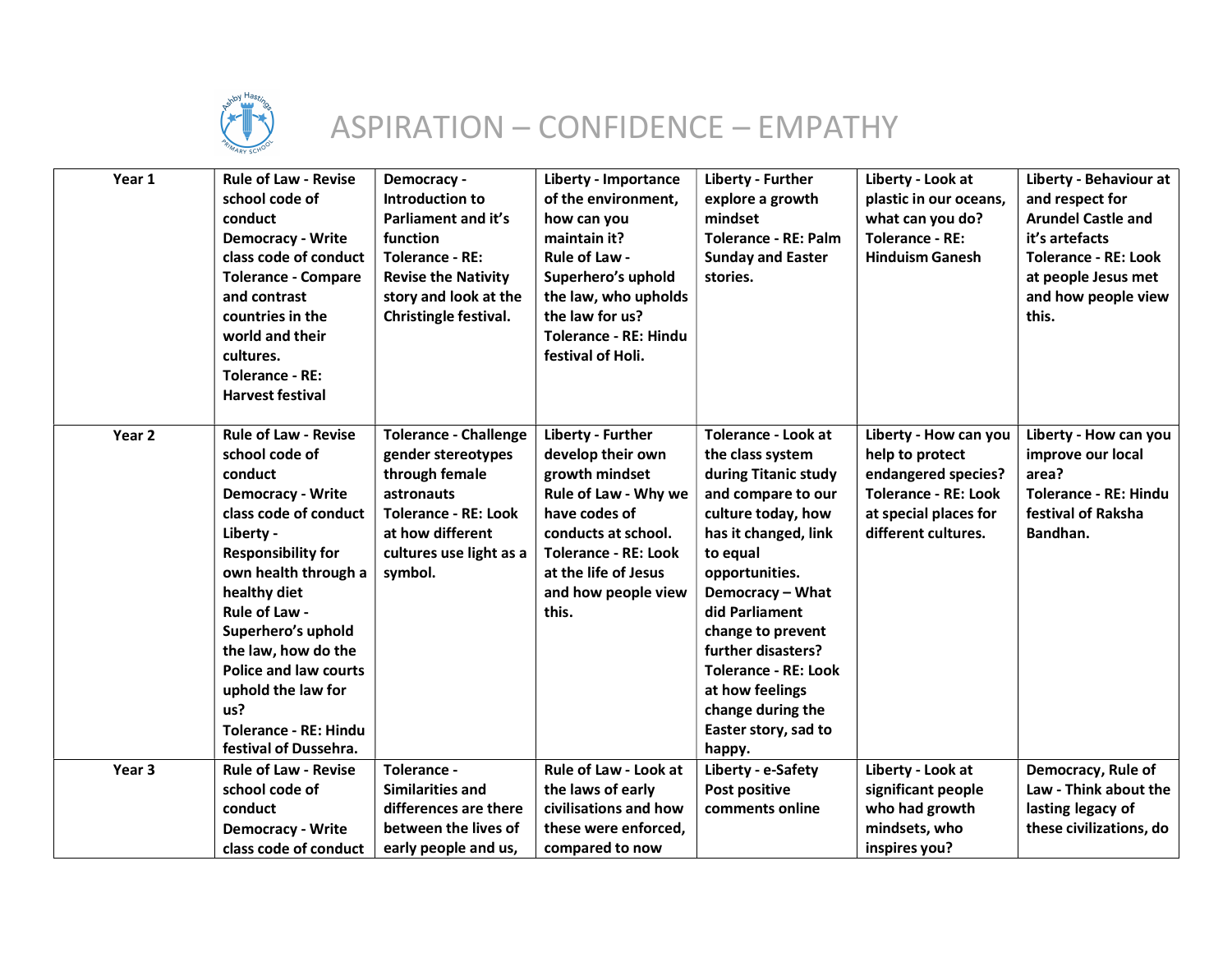

## ASPIRATION – CONFIDENCE – EMPATHY

|                   | <b>Tolerance - RE:</b><br>Judaism Shabbat.                                                                                                                                                                                                                                                                                           | specifically the<br>difference between<br>male and female<br>'roles'<br><b>Tolerance - RE:</b><br>Angels and imagery.                                                           | <b>Tolerance - RE: The</b><br><b>Christian Creation</b><br>Story.                                                                                                                                                | <b>Rule of Law - Look at</b><br>UK laws that help<br>preserve our wildlife<br><b>Tolerance - RE:</b><br><b>Events during Holy</b><br>week leading up to<br>Easter.                            | <b>Tolerance - RE:</b><br>Jewish festival of<br><b>Passover</b>                                                                                                                    | we still have aspects<br>of them today?<br>Tolerance - RE: Look<br>at different cultures<br>special books.                                                                                 |
|-------------------|--------------------------------------------------------------------------------------------------------------------------------------------------------------------------------------------------------------------------------------------------------------------------------------------------------------------------------------|---------------------------------------------------------------------------------------------------------------------------------------------------------------------------------|------------------------------------------------------------------------------------------------------------------------------------------------------------------------------------------------------------------|-----------------------------------------------------------------------------------------------------------------------------------------------------------------------------------------------|------------------------------------------------------------------------------------------------------------------------------------------------------------------------------------|--------------------------------------------------------------------------------------------------------------------------------------------------------------------------------------------|
| Year 4            | <b>Rule of Law - Revise</b><br>school code of<br>conduct<br><b>Democracy - Write</b><br>class code of conduct<br><b>Tolerance - RE: Water</b><br>and baptism.                                                                                                                                                                        | <b>Tolerance - Look at</b><br>different foods eaten<br>by different cultures<br>e.g Halal, vegan,<br>bush food etc.<br><b>Tolerance - RE:</b><br>Jewish festival of<br>Hanukah. | Rule of Law -<br>Investigate periods<br>of history and<br>compare crimes and<br>punishments during<br>these periods to<br>now.<br><b>Tolerance - RE: How</b><br>different cultures use<br>food in their rituals. | Democracy -<br><b>Responsibilities of</b><br>the Houses of<br><b>Parliament (House of</b><br>Commons), the<br>executive seat of<br>power.<br><b>Tolerance - RE: Easter</b><br>Paschal Candle. | <b>Tolerance - Deaf</b><br>awareness week<br><b>Tolerance - RE:</b><br>Jewish festival of<br>Purim.                                                                                | Liberty -<br>Mindfulness, living in<br>the moment<br>Tolerance - Look at<br>how some people<br>live without<br>electricity<br><b>Tolerance - RE:</b><br><b>Miracle stories</b><br>(Jesus). |
| Year <sub>5</sub> | <b>Rule of Law - Revise</b><br>school code of<br>conduct<br><b>Democracy - Write</b><br>class code of conduct<br><b>Tolerance - Explain</b><br>the similarities and<br>differences between<br>the United Kingdom,<br><b>Iceland and Brazil</b><br>cultures.<br><b>Tolerance - RE:</b><br><b>Jesus's Teaching and</b><br>his message. | Liberty -<br><b>Downloading legally</b><br>Liberty - Anti-<br>bullying, focus on<br>identification and<br>how to combat it.<br>Tolerance - RE:<br>Mary, Mother of<br>God.       | <b>Tolerance - Compare</b><br><b>Mexican culture to</b><br>ours<br>Rule of Law,<br><b>Tolerance - RE:</b><br>Justice through the<br><b>Islamic and Christian</b><br>faiths.                                      | <b>Liberty - Recycling</b><br><b>Rule of Law - the</b><br>difference between<br>civil and criminal law.<br><b>Tolerance - RE: The</b><br><b>Empty Cross.</b>                                  | Democracy - Look at<br>how Legislative<br>power is held<br>between the two<br><b>Houses of Parliament</b><br>(Lords and<br>Commons)<br><b>Tolerance - Re: Pillars</b><br>of Islam. | <b>Liberty - Plausibility</b><br>of information on the<br>internet<br>Tolerance $-$ RE: The<br>Qur'an and Bible<br>Wisdom                                                                  |
| Year <sub>6</sub> | <b>Rule of Law - Revise</b><br>school code of<br>conduct                                                                                                                                                                                                                                                                             | <b>Tolerance - Look at</b><br>Darwins Theory of<br>Evolution, not                                                                                                               | <b>Tolerance - Look at</b><br>gender roles in WW2,<br>and how these roles                                                                                                                                        | Liberty - How we can<br>contribute to the<br>lives of those<br>affected by national                                                                                                           | Rule of Law - Look at<br><b>UK Electrical safety</b><br>laws and how our<br>Judiciary system                                                                                       | Liberty - Look at<br>families' rights to<br>choose the school/<br>education suited to                                                                                                      |